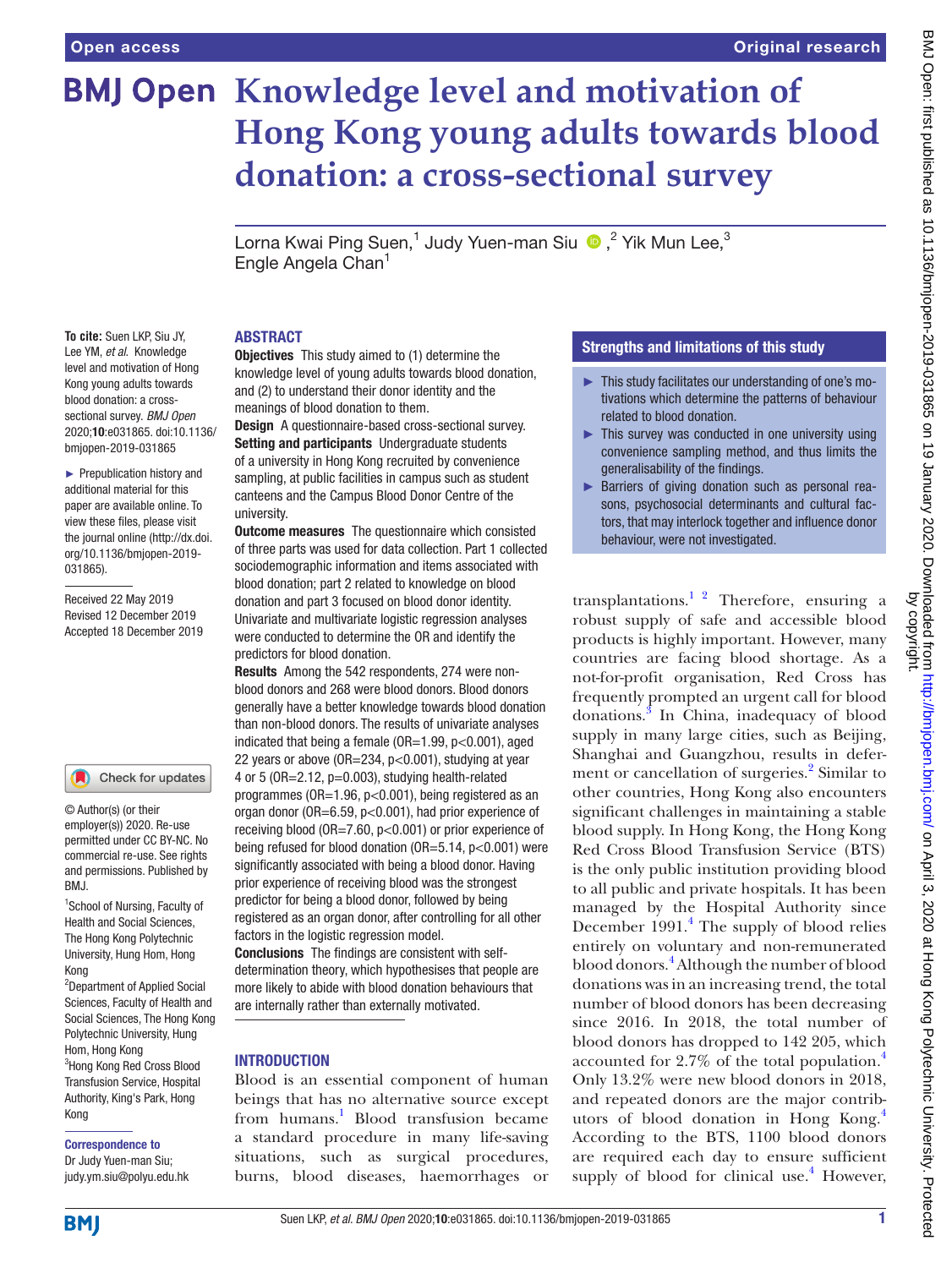such target is hardly achieved and ends up with frequent appeals for blood by  $BTS$ .<sup>5</sup> In Hong Kong, people who are aged between 16 and 66 years and whose weights are 41 kg and above, with good health condition are eligible to become blood donors.<sup>[4](#page-7-3)</sup> For older adult donors, they can donate blood up to 76th birthday provided if they have good health and obtain approval from BTS medical officer.<sup>[4](#page-7-3)</sup> Young persons aged 16–17 years are required to have parental consent at their first donation.<sup>[4](#page-7-3)</sup> Those who have a low haemoglobin level, who are on medication and medical follow-up, who have received vaccination just before donation and who are susceptible of infectious diseases are to be deferred from having blood donation.<sup>[4](#page-7-3)</sup> Due to the blood shortage in Hong Kong, an ageing population with increasing number of older adults, who more likely require blood transfusion, is giving less blood.<sup>[6](#page-7-5)</sup>

Recruitment and retention of young people as blood donors is therefore becoming increasingly important to guarantee the supply of blood products for the healthcare services.<sup>7</sup> However, only around 10% of blood donors in Hong Kong are young people aged 16–20 years in 2018.[4](#page-7-3) A survey on knowledge, attitude and practice about blood donation among 841 continuing medical education students conducted in China found that students with more positive attitude towards donation and more basic knowledge about donation are more likely to donate blood.<sup>[2](#page-7-2)</sup> In recent years, donor identity has been shown to be positively correlated with donation retention. Donor identity, identified by self-determination theory, has been internalised as part of one's self that is positively related to donation intention and future donation behaviour.<sup>89</sup> The Blood Donor Identity Survey, for example, provides a reliable and valid measure that conceptualises motivation on a continuum of self-determination.<sup>10</sup> Specially, self-determination theory conceptualises motivation on a continuum of self-determination that includes: (1) amotivation, in which the person has no intention of engaging in the behaviour; (2) external motivation, in which the person is motivated mainly by external forces (such as awards, or to avoid guilt or shame if not donating blood) and (3) internal motivation, in which the person is increasingly motivated by internal forces (eg, donating blood is very important for the health of others; donating blood is consistent with one's overall life goals or to enjoy the blood donation experience). $8 \text{ In a separate study}$  $8 \text{ In a separate study}$ which was conducted in Australia involving 458 eligible donors, the authors concluded that amotivation has a negative direct effect on intention; external regulation has no overall effect on intention, introjected regulation has positive effects on intention and autonomous (internal) motivation can predict intention via attitudes, subjective norms and perceived behavioural control.<sup>9</sup>

#### Significance of the study

People are more likely to give blood if donating blood is an important part of their self-identity.<sup>11</sup> Therefore, the present study determined the knowledge level of young adults towards blood donation, as well as to understand

BMJ Open: first published as 10.1136/bmjopen-2019-031865 on 19 January 2020. Downloaded from http://bmjopen.bmj.com/ on April 3, 2020 at Hong Kong Polytechnic University. Protected<br>by copyright published as 10.1136/bmjopen BMJ Open: first published as 10.1136/bmjopen-2019-0319. Bon 19. January 2020. Downloaded from: hom <http://bmjopen.bmj.com/> BMJ April 3020 at Hong Kong Polytechnic University. Protected by copyright.

their donor identity and the meanings of blood donation to them. This can help to increase blood donation from young people. Understanding the knowledge level and identity of blood donation among young persons can assist in identifying appropriate strategies to increase their motivation to donate blood. As young people are assumed to be one of the most important potential pools of blood donors, therefore, with this information about how young adults perceive the meanings of blood donation, this can help to recruit young donors in long-term, which can help to stabilise the blood supply in the long run.

#### **METHODS**

## Settings and participants

A total of 542 respondents from a university in Hong Kong were recruited by convenience sampling, at public facilities in campus such as student canteens and the Campus Blood Donor Centre of the university. Data were collected from April to December 2018. Sample size depends on three major factors of descriptive survey: (1) population size,  $(2)$  the permissible error of  $\pm 0.04$  and associated confidence level and (3) population proportion of 0.05 to be estimated.<sup>12</sup> Undergraduate students (full-time and part-time) and who were aged 18–30 years were recruited. The respondents were approached by a research assistant in campus public facilities and were asked to provide written consent to participate in the study.

#### **Instrument**

The questionnaire was self-administered and consisted of three parts. Pilot testing of the questionnaire on 10 university students was conducted to ensure the feasibility of the procedure and the readability of the items for targeted respondents. The different parts of the questionnaire are described as follows:

## *Part 1: sociodemographic information and items associated with blood donation*

Items included age, gender, year of study, programme, religion, self-reported health status on a scale of 0–10, employment status and items associated with blood donation (eg, blood donation experiences, whether the respondent is a registrant of organ donation, prior experience of receiving blood and prior experience of being refused for blood donation). Respondents were classified as blood donors if they have donated blood once only, being a repeated donor (ie, have donated blood more than once but does not consider themselves as having a regular habit of donation) or as a regular donor (ie, have donated blood more than once and consider themselves as having a regular habit of donation).

## *Part 2: knowledge questionnaire on blood donation (12 items)*

The knowledge questionnaire on blood donation was constructed based on an intensive literature review on common myths and fallacies of blood donation,<sup>13</sup><sup>14</sup>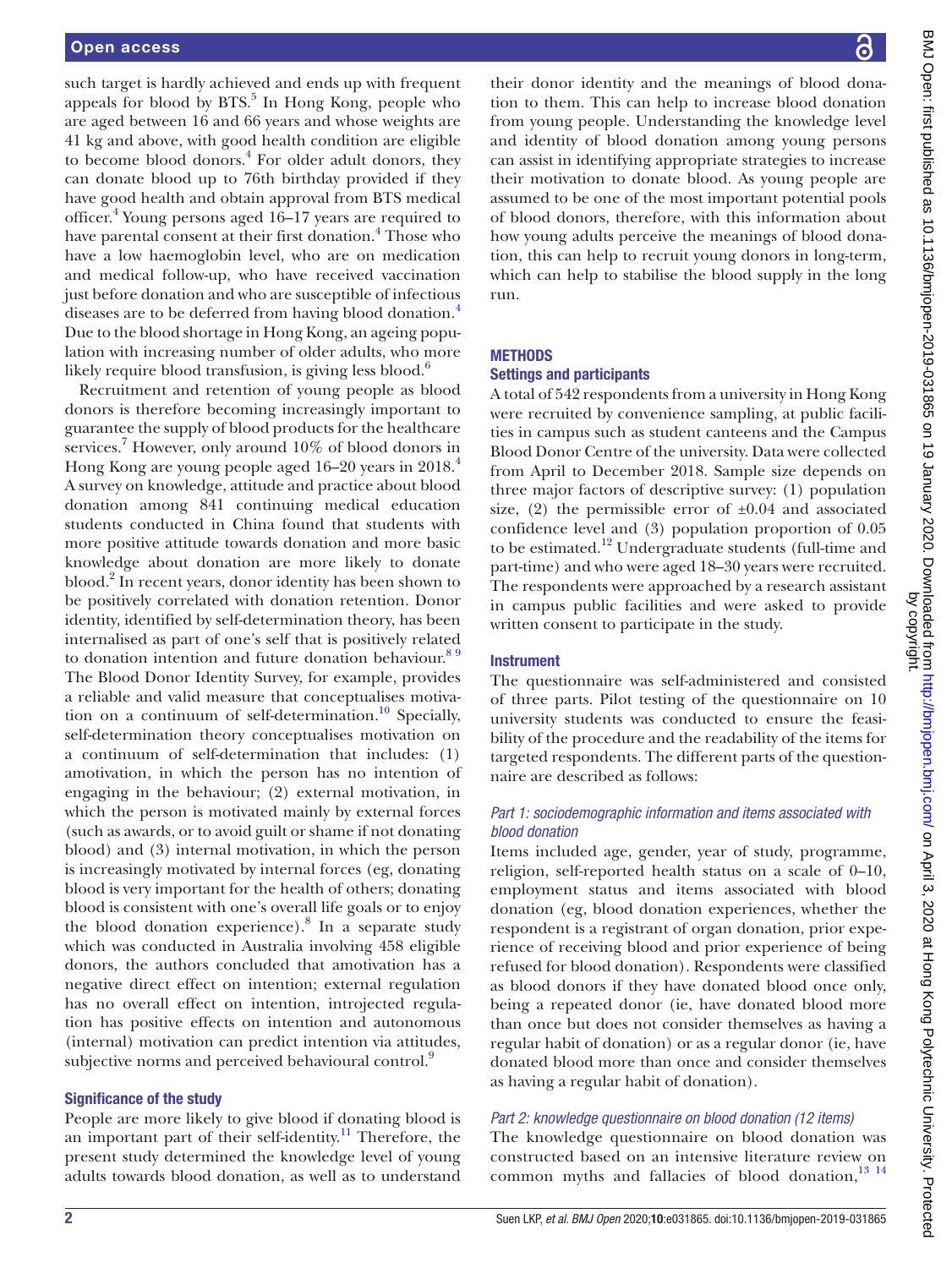with modification and indigenisation to suit the local cultural context. It consists of 12 items and requires true or false responses. The score ranged from 0 to 12, where a higher score indicates better knowledge level towards blood donation. The questionnaire was sent to a panel of five experts to determine if the relevant contents were covered by the instrument. The experts specialise in haematology and/or blood transfusion services (including two academic staff, one Department Operations Manager, one Advanced Practice Nurse and one doctor) and were invited to review the validity of the questionnaire. An excellent content validity index of 95.0% was achieved. Test–retest reliability was performed on 20 participants at a 2-week interval. The value for intraclass correlation coefficient (single measure) of the knowledge questionnaire was 0.914 (95% CI=0.754 to 0.912, p<0.001), which is well above the targeted value of  $0.75$ .<sup>[15](#page-7-13)</sup>

# *Part 3: Blood Donor Identity Survey (18 items)*

The Blood Donor Identity Survey is a validated questionnaire established by France *et al*. [10](#page-7-8) This questionnaire is a psychometrically sound, multidimensional measure that was adopted in this study to measure one's motivations for blood donation. The scale addresses three different types of motivation underpinned by six motivational factors identified by self-determination theory. The three types of motivation include: (1) amotivation; (2) external motivation (external regulation+introjected regulation) and (3) internal motivation (identified regulation+integrated regulation+intrinsic regulation), for the purpose of determining the patterns of behaviour related to blood donation. Specially, 'amotivation' implies that the person has no intention of engaging in the behaviour; 'external regulation' relates to behaviours that are performed to achieve external rewards; 'introjected regulation' includes behaviour engaged in to avoid guilt or enhance one's ego; 'identified regulation' refers to viewing the behaviour as personally important and valuable; 'integrated regulation' viewed the behaviour as important, and is seen as an important part of one's overall life goals and 'intrinsic regulation' indicates that one enjoy donating blood, and being a blood donor means more than just donating blood.<sup>[10](#page-7-8)</sup> The motivation subscales demonstrated acceptable to excellent levels of internal consistency, with an average Cronhach's  $\alpha$  of 0.70 for both amotivation and external motivation; and 0.90 for internal motivation.<sup>[8](#page-7-7)</sup> The scale consists of 18 items, responses on a 7-point Likert scale ranging from 1 (not at all true) to 7 (very true). With the consensus of the original authors, the questionnaire was translated into Hong Kong Chinese version. The translated questionnaire was sent to the above expert panel specialising in haematology and/or blood transfusion services to evaluate the translation equivalence, which has an index of 93.3%. The instrument is displayed in [online supplemen](https://dx.doi.org/10.1136/bmjopen-2019-031865)[tary appendix 1](https://dx.doi.org/10.1136/bmjopen-2019-031865).

# Ethics approval

The study was conducted according to the principles expressed in the Declaration of Helsinki. Participation in this survey was voluntary, and verbal consent was obtained from each of the participants. The confidentiality of the data was strictly observed. Participants were fully aware of the purpose of the study before proceeding with the survey. The institutional review board of our university approved the form of consent indicated by completing the survey.

# Patient and public involvement

There was no patient or public involvement in the study design.

# Data analyses

Descriptive statistics for sociodemographic characteristics and knowledge level towards blood donation of the respondents were presented. The association between categorical variables was examined using  $\chi^2$  test or Fisher's exact test, where appropriate. Univariate and multivariate logistic regression analyses were conducted to determine the OR and identify the predictors for blood donation. Backward stepwise logistic regression (using p<0.05 for entry and p>0.10 for removal) was performed to assess a number of variables, which can predict the likelihood of being a blood donor. SPSS V.25.0 (IBM, USA) was used for all statistical analyses. All statistical tests were two-sided, in which a p value of<0.05 was considered statistically significant.

# **RESULTS**

A total of 542 respondents from a university in Hong Kong were recruited. Among the respondents, 274 were non-blood donors and 268 were blood donors. For the blood donors, 98 had donated blood once only, 110 were repeated donors and 60 were classified as regular donors.

# Sociodemographic characteristics and univariate analyses

Among the 542 respondents, more females than males were blood donors (63.1% vs 36.9%). Majority of them were aged  $18-21$  years (79.0%), had no religion (76.8%) and worked part time  $(66.1\%)$ . The results of univariate logistic regression indicated that being a female (OR=1.99, 95% CI=1.41 to 2.80, p<0.001), aged 22 years or above  $(OR=234, 95\% \text{ CI}=1.45 \text{ to } 3.77, \text{ p<0.001}),$ studying at year 4 or 5 (OR=2.12, 95% CI=1.30 to 3.45, p=0.003), studying health-related programmes (OR=1.96,  $95\%$  CI=1.37 to 2.81, p<0.001), being registered as an organ donor (OR=6.59, 95% CI=3.61 to 12.02, p<0.001), had prior experience of receiving blood (OR=7.60, 95%  $CI=4.02$  to 14.40,  $p<0.001$ ) or prior experience of being refused for blood donation (OR=5.14, 95% CI=2.97 to 8.89, p<0.001) were significantly associated with being a blood donor ([table](#page-3-0) 1).

# Knowledge level towards blood donation

A higher percentage of blood donors than non-blood donors answered correctly to majority of the items, with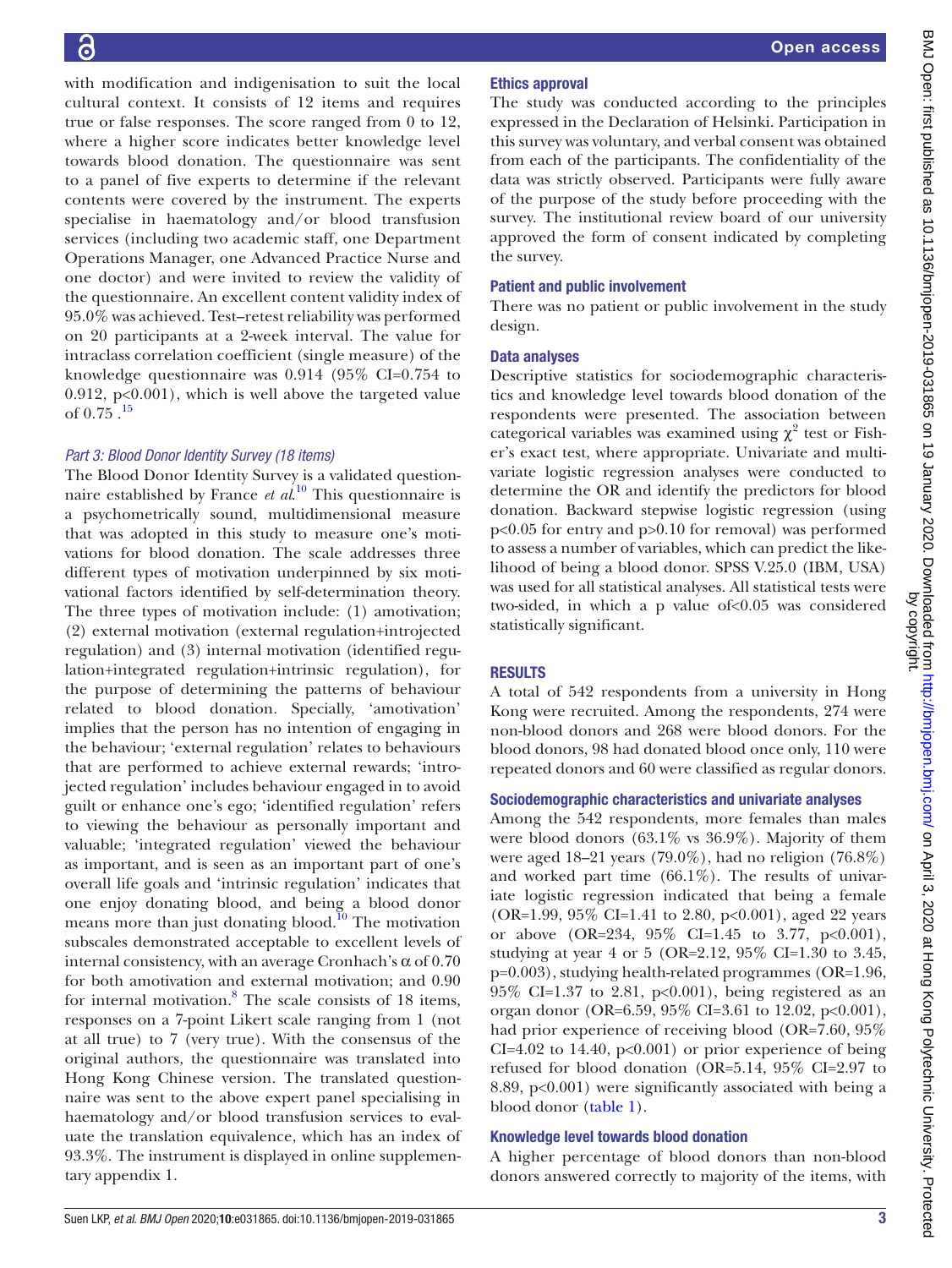†Includes once-only blood donor, repeated blood donor and regular blood donor. ‡Independent t-test. a mean total knowledge score of 9.87 and 9.45, respectively. Many respondents (61.7%) did not know that breastfeeding woman cannot donate blood, or woman during menstrual period is not a contraindication of blood donation (50.8% answered incorrectly). In addition, better knowledge towards blood donation was positively associated with taking the action for blood donation, with every 1 score increase in knowledge, it corresponds with 1.12 times of being more likely to be a blood donor [\(table](#page-4-0) 2).

\*P<0.05, \*\*p<0.01,\*\*\*p<0.001.

# Multivariate analyses

The final model which contained five independent variables (ie, being a registrant for organ donation, had prior experience of receiving blood, amotivation score, external motivation score and internal motivation score) were statistically significant ( $\chi^2$ =240.95, df=5, p<0.001), indicating that the model was able to distinguish between respondents who were/were not a blood donor. The result of the Hosmer-Lemeshow test indicated that the model effectively fitted the data (p=0.496). The model

<span id="page-3-0"></span>Table 1 Univariate relationship between sociodemographic and blood donation associated factors on the blood donation status of the respondents (n=542)

| <b>Variable</b>                                      | Total (n=542)       | Non-blood donor<br>$(n=274)\%$ | <b>Blood donor</b><br>$(n=268)\%$ <sup>+</sup> | <b>Univariate</b><br><b>OR</b> | 95% CI        | P value of<br><b>Wald statistic</b>    |
|------------------------------------------------------|---------------------|--------------------------------|------------------------------------------------|--------------------------------|---------------|----------------------------------------|
| Gender                                               |                     |                                |                                                |                                |               |                                        |
| Male                                                 | 45.2                | 53.7                           | 36.9                                           | $\mathbf{1}$                   |               |                                        |
| Female                                               | 54.8                | 46.3                           | 63.1                                           | 1.99                           | 1.41 to 2.80  | $< 0.001***$                           |
| Age (years)                                          |                     |                                |                                                |                                |               |                                        |
| $18 - 19$                                            | 34.9                | 40.7                           | 29.2                                           | $\mathbf{1}$                   |               |                                        |
| $20 - 21$                                            | 44.1                | 43.7                           | 44.5                                           | 1.42                           | 0.97 to 2.09  | 0.073                                  |
| 22 or above                                          | 21                  | 15.7                           | 26.3                                           | 2.34                           | 1.45 to 3.77  | $< 0.001***$                           |
| Study year                                           |                     |                                |                                                |                                |               |                                        |
| $\mathbf{1}$                                         | 28                  | 33.2                           | 23                                             | $\mathbf{1}$                   |               |                                        |
| $\overline{c}$                                       | 24                  | 23.1                           | 24.8                                           | 1.55                           | 0.97 to 2.48  | 0.069                                  |
| 3                                                    | 25.8                | 25.7                           | 25.9                                           | 1.45                           | 0.92 to 2.31  | 0.113                                  |
| 4 and 5                                              | 22.1                | 17.9                           | 26.3                                           | 2.12                           | 1.30 to 3.45  | $0.003**$                              |
| Faculty                                              |                     |                                |                                                |                                |               |                                        |
| Not health-related                                   | 65.1                | 72.8                           | 57.7                                           | 1                              |               |                                        |
| Health-related                                       | 34.9                | 27.2                           | 42.3                                           | 1.96                           | 1.37 to 2.81  | $< 0.001***$                           |
| Being registered as an organ donor                   |                     |                                |                                                |                                |               |                                        |
| <b>No</b>                                            | 83.9                | 94.8                           | 73.4                                           | $\mathbf{1}$                   |               |                                        |
| Yes                                                  | 16.1                | 5.2                            | 26.6                                           | 6.59                           | 3.61 to 12.02 | $< 0.001***$                           |
| Know someone who have ever received blood            |                     |                                |                                                |                                |               |                                        |
| <b>No</b>                                            | 50                  | 44.8                           | 55.1                                           | $\mathbf{1}$                   |               |                                        |
| <b>Yes</b>                                           | 50                  | 55.2                           | 44.9                                           | 0.66                           | 0.47 to 0.93  | $0.016*$                               |
| Prior experience of receiving blood                  |                     |                                |                                                |                                |               |                                        |
| <b>No</b>                                            | 84.5                | 95.5                           | 73.7                                           | $\overline{1}$                 |               |                                        |
| Yes                                                  | 15.1                | 4.5                            | 26.3                                           | 7.6                            | 4.02 to 14.40 | $< 0.001***$                           |
| Prior experience of being refused for blood donation |                     |                                |                                                |                                |               |                                        |
| No                                                   | 83                  | 93.3                           | 73                                             | $\mathbf{1}$                   |               |                                        |
| <b>Yes</b>                                           | 17                  | 6.7                            | 27                                             | 5.14                           | 2.97 to 8.89  | $< 0.001***$                           |
|                                                      | <b>Mean</b><br>(SD) |                                |                                                | <b>Univariate</b><br><b>OR</b> | 95% CI        | <b>Test statistics</b><br>and p value‡ |
| Self-reported health<br>status (0-100)               | 68.45 (15.11)       | 67.53 (15.27)                  | 69.34 (14.93)                                  | 1.01                           | 1.00 to 1.02  | $t=-1.392$ ,<br>$p=0.165$              |

ခြ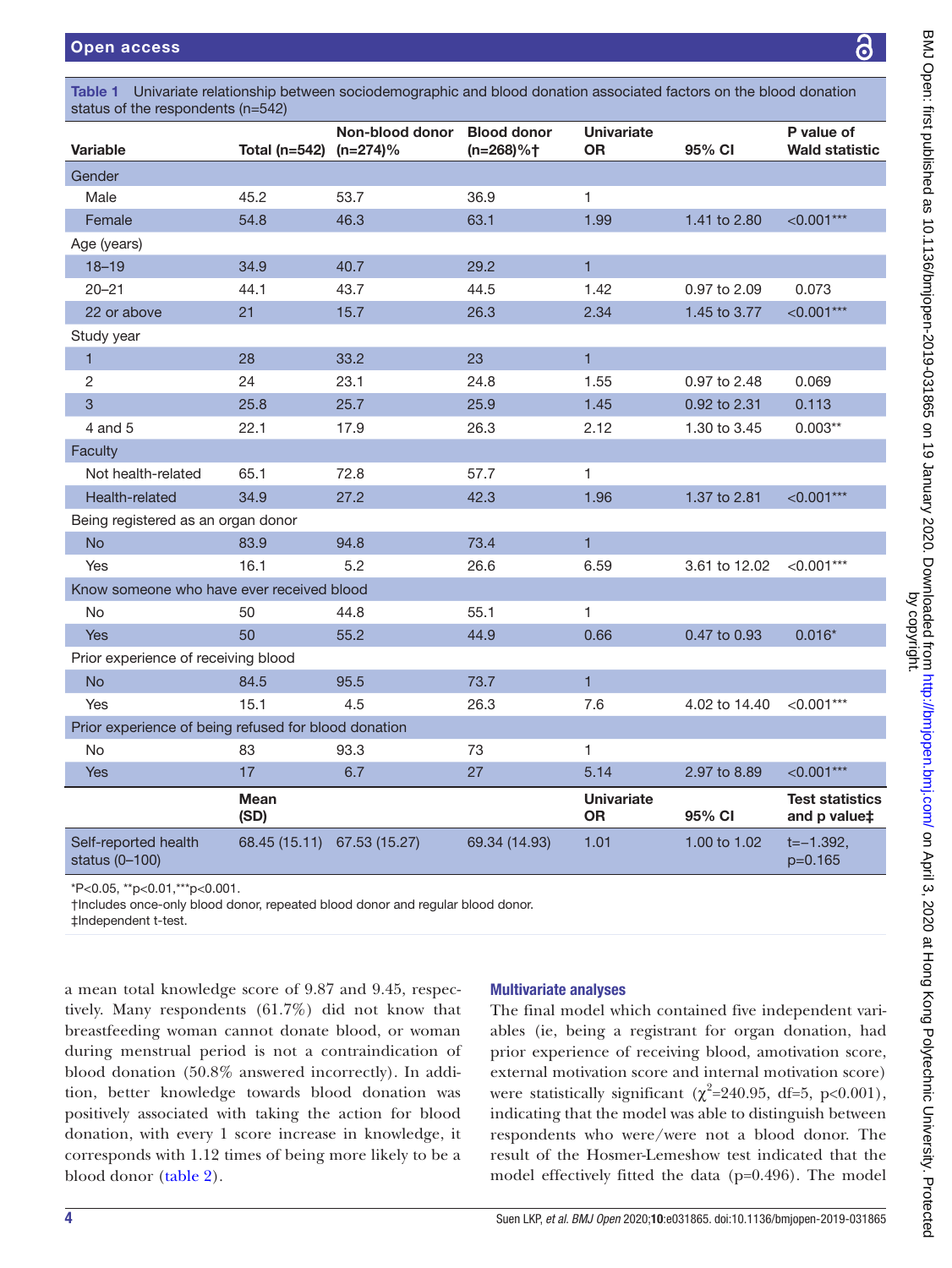<span id="page-4-0"></span>

| Knowledge level of respondents towards blood<br>Table 2<br>donation       |                                        |                              |                                          |                                          |                                                                 |  |
|---------------------------------------------------------------------------|----------------------------------------|------------------------------|------------------------------------------|------------------------------------------|-----------------------------------------------------------------|--|
|                                                                           | <b>Items</b>                           | <b>Total</b><br>(n=542)<br>% | Non-<br>blood<br>donor %                 | <b>Blood</b><br>donor† % p value         | <b>Test statistics and</b>                                      |  |
| All donated blood being tested for the presence of HIV<br>1<br>antibodies |                                        |                              |                                          |                                          |                                                                 |  |
|                                                                           | <b>No</b>                              | 12.2                         | 13.1                                     | 11.3                                     | $0.534*$                                                        |  |
|                                                                           |                                        | Yest 87.8                    | 86.9                                     | 88.7                                     |                                                                 |  |
| 2                                                                         | Person under 16 years can donate blood |                              |                                          |                                          |                                                                 |  |
|                                                                           | No‡                                    | 77.5                         | 72                                       | 82.8                                     | $0.003$ §**                                                     |  |
|                                                                           | Yes                                    | 22.5                         | 28                                       | 17.2                                     |                                                                 |  |
| 3                                                                         |                                        |                              | Pregnant woman can donate blood          |                                          |                                                                 |  |
|                                                                           |                                        | No‡ 78.2                     | 77.6                                     | 78.8                                     | $0.731$ §                                                       |  |
|                                                                           | Yes                                    | 21.8                         | 22.4                                     | 21.2                                     |                                                                 |  |
| 4                                                                         |                                        |                              |                                          |                                          | All people with diabetes or hypertension can donate blood       |  |
|                                                                           | No‡                                    | 93.4                         | 91.8                                     | 94.9                                     | $0.147$ §                                                       |  |
|                                                                           | Yes                                    | 6.6                          | 8.2                                      | 5.1                                      |                                                                 |  |
| 5                                                                         | blood                                  |                              |                                          |                                          | All patients with cancer with the risk of metastasis can donate |  |
|                                                                           | No‡                                    | 92.3                         | 90.7                                     | 93.8                                     | $0.174$ §                                                       |  |
|                                                                           | <b>Yes</b>                             | 7.7                          | 9.3                                      | 6.2                                      |                                                                 |  |
| 6                                                                         |                                        |                              |                                          | Woman with menstruation can donate blood |                                                                 |  |
|                                                                           | No                                     | 50.8                         | 54.5                                     | 47.3                                     | 0.093§                                                          |  |
|                                                                           |                                        | Yes‡ 49.2                    | 45.5                                     | 52.7                                     |                                                                 |  |
| $\overline{7}$                                                            |                                        |                              | There is an age limit for blood donation |                                          |                                                                 |  |
|                                                                           | No                                     | 9.4                          | 7.8                                      | 10.9                                     | $0.215$ §                                                       |  |
|                                                                           |                                        | Yes‡ 90.6                    | 92.2                                     | 89.1                                     |                                                                 |  |
| 8                                                                         |                                        |                              |                                          | Breastfeeding woman can donate blood     |                                                                 |  |
|                                                                           | No‡                                    | 38.3                         | 35.8                                     | 40.7                                     | $0.247$ §                                                       |  |
|                                                                           | 61.7<br>64.2<br>Yes<br>59.3            |                              |                                          |                                          |                                                                 |  |
| 9                                                                         |                                        |                              |                                          |                                          | It is necessary for the donated blood be used within 24 hours   |  |
|                                                                           | No‡                                    | 95.2                         | 93.7                                     | 96.7                                     | 0.096§                                                          |  |
|                                                                           | Yes                                    | 4.8                          | 6.3                                      | 3.3                                      |                                                                 |  |
| 10                                                                        |                                        |                              | Hepatitis B carriers can donate blood    |                                          |                                                                 |  |
|                                                                           | No‡                                    | 98.2                         | 97.8                                     | 98.5                                     | 0.541                                                           |  |
|                                                                           | Yes                                    | 1.8                          | 2.2                                      | 1.5                                      |                                                                 |  |
| 11                                                                        | blood                                  |                              |                                          |                                          | Person having fever on the day of donation can still donate     |  |
|                                                                           | No‡                                    | 93.7                         | 89.6                                     | 97.8                                     | $< 0.001$ §***                                                  |  |
|                                                                           | Yes                                    | 6.3                          | 10.4                                     | 2.2                                      |                                                                 |  |
| 12                                                                        |                                        | Smoker can donate blood      |                                          |                                          |                                                                 |  |
|                                                                           | No                                     | 27.7                         | 28.4                                     | 27                                       | $0.725$ §                                                       |  |
|                                                                           | Yes‡                                   | 72.3                         | 71.6                                     | 73                                       |                                                                 |  |
|                                                                           |                                        | Mean (SD)                    |                                          |                                          | <b>Test statistics and</b><br>p value**                         |  |
| Total                                                                     | knowledge                              | 9.66<br>(1.330)              | 9.45<br>(1.404)                          | 9.87<br>(1.220)                          | $t=-3.726$ ,**<br>p≤0.001***                                    |  |
| score                                                                     |                                        |                              |                                          |                                          | OR: 1.12                                                        |  |
|                                                                           |                                        |                              |                                          |                                          | 95% CI: 1.12 to 1.46                                            |  |
|                                                                           |                                        |                              |                                          |                                          | Continued                                                       |  |

|                                                                                                                     | <b>Table 2</b> Continued |                                         |  |  |  |
|---------------------------------------------------------------------------------------------------------------------|--------------------------|-----------------------------------------|--|--|--|
|                                                                                                                     | Mean (SD)                | <b>Test statistics and</b><br>p value** |  |  |  |
| *P<0.05, **p<0.01, ***p<0.001.<br>flncludes once-only blood donor, repeated blood donor and reqular blood<br>donor. |                          |                                         |  |  |  |
| ‡Correct answer.                                                                                                    |                          |                                         |  |  |  |
| §Chi-square test.                                                                                                   |                          |                                         |  |  |  |
| <b>¶Fisher's exact test.</b>                                                                                        |                          |                                         |  |  |  |

\*Independent t-test.

as a whole explained between 36.0% (Cox and Snell R square) and 48.0% (Nagelkerke R squared) of the variance in blood donation status, and correctly classified 78.5% of cases. As shown in [table](#page-5-0) 3, the strongest predictor for being a blood donor was having prior experience of receiving blood (OR=15.85, 95% CI=7.18 to 34.99, p<0.001), followed by being registered as an organ donor (OR=4.84,  $95\%$  CI=2.40 to 9.78, p<0.001), after controlling for all other factors in the model. The ORs of amotivation and external motivation were 0.70 (95% CI=0.63 to 0.77,  $p<0.001$ ) and 0.96 (95% CI=0.91 to 1.00, p<0.001), respectively, indicating that for every 1 score increase in amotivation or external motivation indicated a 0.70 times or 0.96 less likely to be a blood donor. Whereas the OR of internal motivation 1.04 (95% CI=1.00 to 1.09, p=0.044) implies that for every 1 score increase in this variable would indicate a 1.04 times more likely to be a blood donor, controlling for other factors in the model.

# **DISCUSSION** Summary of study findings

The findings of this study indicate that blood donors generally have a better knowledge towards blood donation than non-blood donors. Higher knowledge towards blood donation was positively associated with the blood donation action. The results of univariate analyses indicated that being a female, aged 22 years or above, studying at year 4 or 5, studying health-related programmes, being registered as an organ donor, had prior experience of receiving blood or prior experience of being refused for blood donation were significantly associated with being a blood donor. The findings are consistent with selfdetermination theory, which hypothesises that people are more likely to abide with blood donation behaviours that are internally rather than externally motivated.

# Gender disparity in blood donation behaviours

Gender disparity in blood donation behaviours has been reported, and most studies found that males are positively associated with donation.<sup>[1 2 16–18](#page-7-0)</sup> For example, men accounts for  $70\%$  of donors in Italy,  $^{19}$  and nearly all donors (99.7%) surveyed in Nigeria were men.<sup>[1](#page-7-0)</sup> Male dominance over female blood donors in Nigeria is probably due to cultural beliefs, religious misconceptions, low educational level, poverty and level of civilisation.<sup>1</sup> Conversely, our study shows that more females than males were blood donors in young adult population, although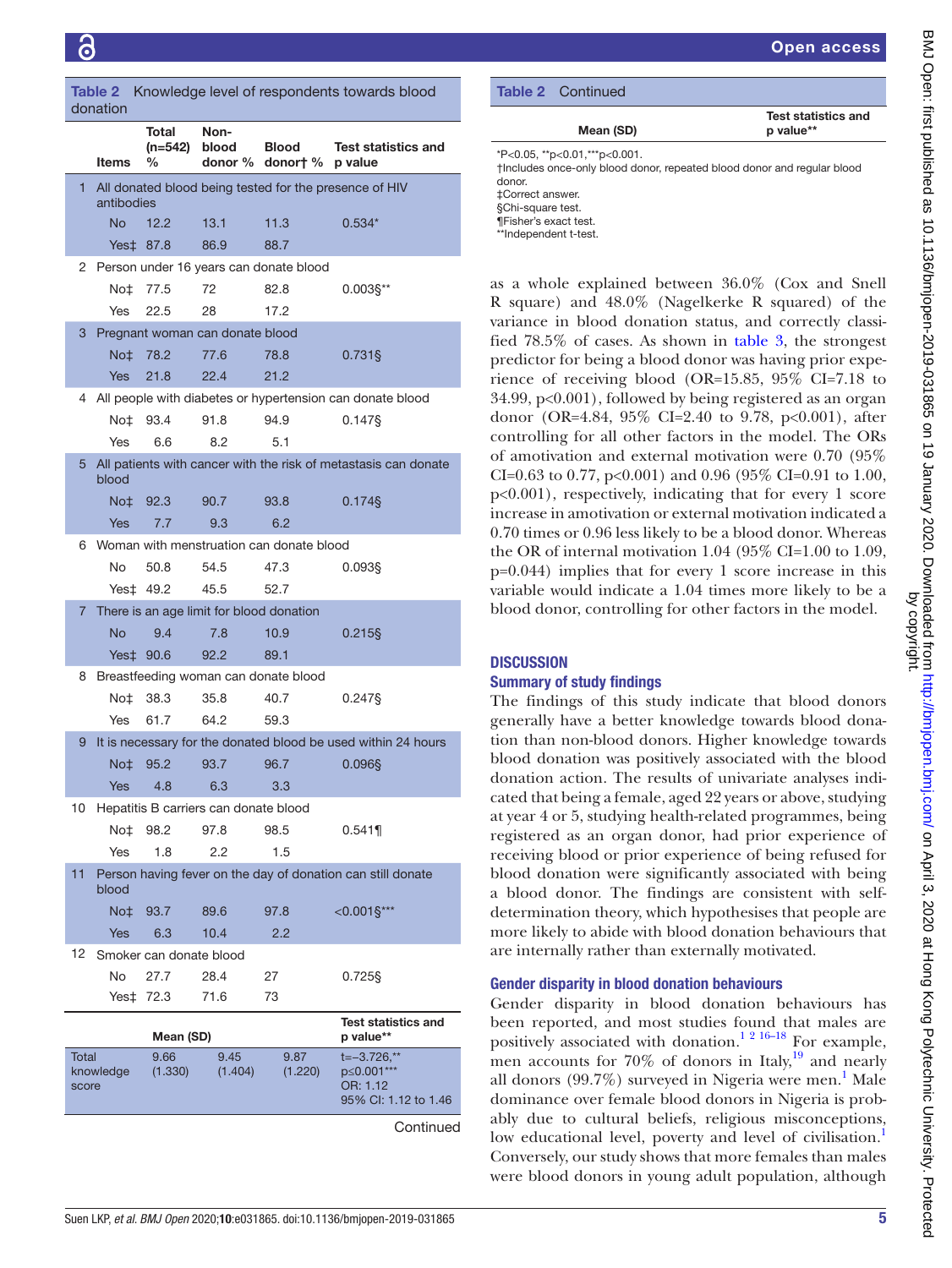## <span id="page-5-0"></span>Table 3 Logistic regression predicting likelihood of being a blood donor

| $\sim$<br>$\check{ }$<br>$\sim$     | $\sim$  |           |                      |                                                    |           |                  |
|-------------------------------------|---------|-----------|----------------------|----------------------------------------------------|-----------|------------------|
|                                     | ß       | <b>SE</b> | Wald<br>statistic df | P value<br>(*P<0.05,<br>$*$ p<0.01,<br>***p<0.001) | <b>OR</b> | 95% CI           |
| Being registered as an organ donor  | 1.58    | 0.36      | 19.38                | $< 0.001***$                                       | 4.84      | 2.40 to 9.78     |
| Prior experience of receiving blood | 2.76    | 0.40      | 46.71                | $< 0.001***$                                       | 15.85     | 7.18 to 34.99    |
| Amotivation                         | $-0.36$ | 0.05      | 50.30                | $< 0.001***$                                       | 0.70      | 0.63 to 0.77     |
| External motivation                 | $-0.04$ | 0.02      | 3.33                 | $< 0.001***$                                       | 0.96      | $0.91$ to $1.00$ |
| Internal motivation                 | 0.04    | 0.02      | 4.04                 | $0.044*$                                           | 1.04      | 1.00 to 1.09     |

*Amotivation*: Q1 (I really do not think about donating blood)+Q7 (Blood donation is something I rarely even think about)+Q13 (I really do not have any clear feelings about blood donation). *External motivation*: Q2 (I donate blood for thank-you gifts)+Q8 (I donate blood for the refreshments)+Q14 (I donate blood to get a donor sticker)+Q3 (I would feel guilty or ashamed of myself if I did not donate blood)+Q9 (I would feel bad about myself if I did not donate blood)+Q15 (I would regret if I did not donate blood) (external regulation=Q2+Q8+Q14; introjected regulation=Q4+Q10+Q16). *Internal motivation*: Q4 (Donating blood is an important choice I really want to make)+Q10 (Donating blood is very important for the health of others)+Q16 (Blood donation is an important thing to do)+Q11 (Donating blood is consistent with my life goals)+Q17 (Donating blood is very important to me)+Q6 (I enjoy donating blood)+Q12 (For me, being a blood donor means more than just donating blood)+Q18 (Blood donation is an important part of who I am) (identified regulation=Q4+Q10+Q16; integrated regulation=Q5+Q11+Q17; intrinsic regulation=Q6+Q12+Q18). (NB: the above items are quoted from France *et al*.[\)10](#page-7-8)

the total female blood donation accounted for 46.3% in Hong Kong in 2018.<sup>[4](#page-7-3)</sup> Women are more altruistic, and men are more individualistic in terms of motivation to give blood.<sup>19</sup> A recent systematic review on 28 identified articles concluded that perceived health benefits and incentives are stronger motivators for males than females; and general appeals that focus on altruism are unlikely to be particularly successful in attracting males for blood donation.[16](#page-7-15) On the other hand, male donors are less likely to experience an adverse event while donating, such as vasovagal reactions, fatigue and arm discomfort after donating[.16](#page-7-15) Future studies could be conducted to evaluate specifically the role of gender in the motivation on blood donation. Meanwhile, people aged over 40 years are more likely to be donors.<sup>[2](#page-7-2)</sup> Due to the sampling criteria, this age group was beyond our recruitment. However, findings in our study also show that those who were relatively older (22 years or above, or at higher years of study) were associated with being a blood donor than the younger group.

# Knowledge towards blood donation

A higher knowledge towards blood donation was also positively associated with the blood donation action. The findings accord with Gao and Wang, $2$  who reported that blood donors are more likely to have more basic knowledge about donation when compared with non-donors. Moreover, people with higher education are more likely to donate blood. Therefore, more efforts in instilling correct concepts on blood donation should start early at a young age.

# Conceptualisation of self-determination theory

Altruism is the most common motivating factor. $2^{17}$  The results of this study are consistent with self-determination theory, which hypothesises that people are more likely to abide with blood donation behaviours that are internally versus externally motivated. Our findings indicate that respondents who study health-related programmes were significantly associated with being a blood donor, which may be due to the strong sense of service and altruism, and the attitude of always being ready to put the needs of others over one's self.<sup>[20](#page-7-16)</sup>

Being registered as an organ donor was found to be positively associated with being a blood donor. A descriptive study was conducted in Ireland $^{21}$  to determine whether being a blood donor would be a better predictor to donate urological tissue than being an organ donor card carrier. Results showed that blood donors and organ card carriers are more likely to be willing to donate tissue for research purposes than those who are not, probably due to the sense of medical altruism in the person's identity.<sup>[21](#page-7-17)</sup> As expected, a person with prior experience of receiving blood would be more willing to be a blood donor in return for the graciousness that they have received from others. Interestingly, there is a higher percentage of people with prior experience of being refused for blood donation among the blood donors than the non-blood donors. Thus, previous rejection experience may not affect one's determination to be a donor when they were eligible.

# Barriers and strategies

The new '3+3+4' education system of Hong Kong (ie, 3 years of junior secondary school, 3 years of senior secondary school and 4 years of university undergraduate education) commenced in 2009 is believed to have a negative impact on blood donations among the young people. This is reflected from a 45% drop of the total number of blood donation among secondary school students from  $2011$  to  $2016.<sup>22</sup>$  Secondary school students have a relatively higher donation rate than undergraduate students in Hong Kong, probably due to the easier arrangement of blood donation sessions in classes in secondary schools than the relatively unstructured timetables of individual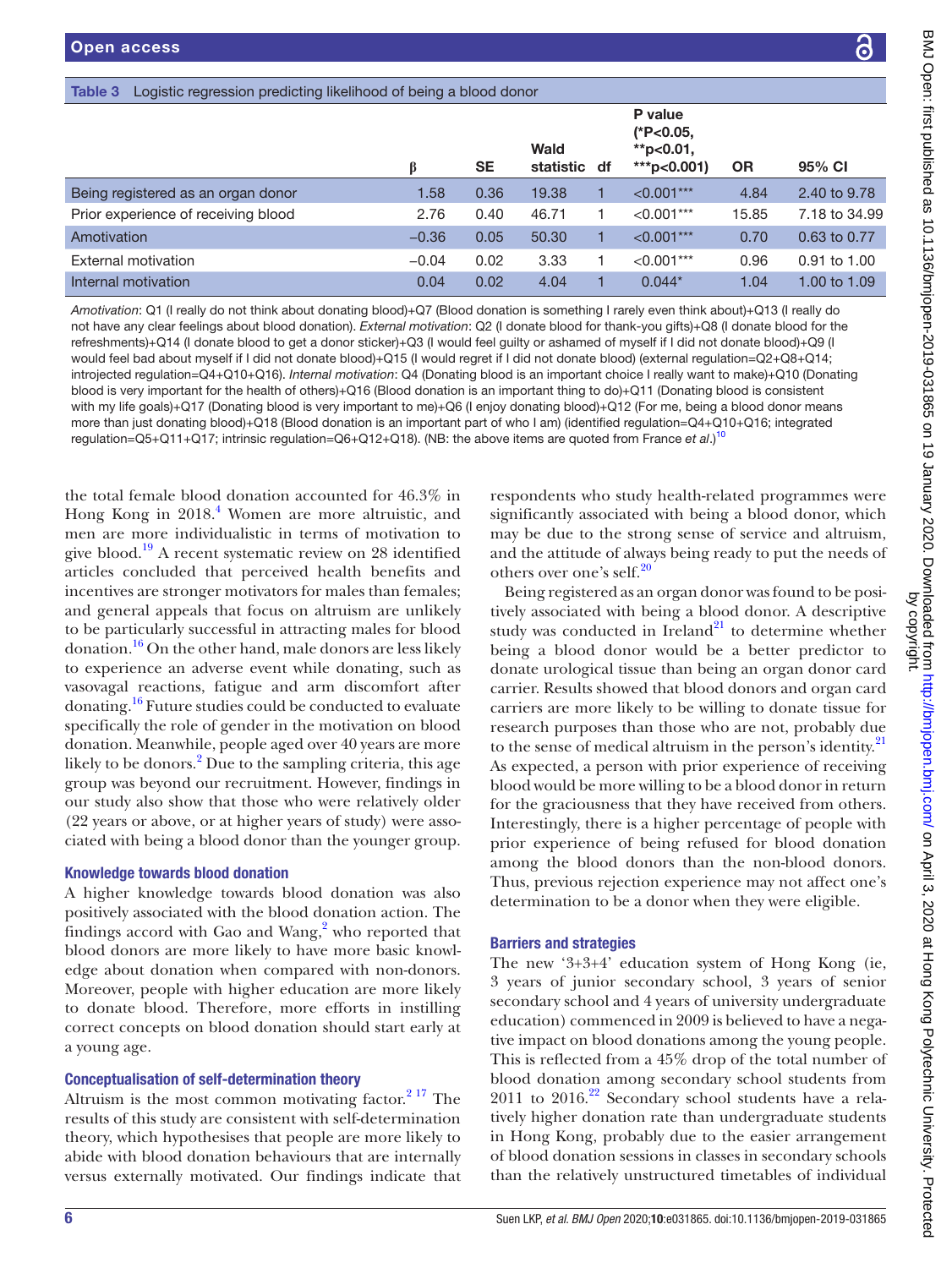university students due to elective subjects or special study patterns. Many young people have been urged to donate blood based on external social pressure and may be unwilling to donate again when removed from that environment[.17](#page-7-19) Under the '3+3+4' reforms that started in the academic year 2009–2010, standard university degrees increased from 3 to 4 years, thus resulting in the decline in blood donation by young people in recent years.[23](#page-7-20) However, because of the increased study duration of university education, it is suggested for blood donation promotions to put more focus on university students in the future in order to fill up the donation gap given the decreasing donation from secondary school students. Although the education reform has led to the longer education duration in universities and thus an increasing number of university students, the increase of blood donation among university students was just 24% from 2011 to  $2016<sup>22</sup>$  Indeed, in response to the unremarkable increase of blood donation among university students, BTS has implemented strategies to recruit potential donors from universities, such as by establishing campus blood donor centres in two universities of Hong Kong, organising mobile donation service in different universities, and carrying out 'Be cool be a blood donor university programme' as well as 'Young Blood Programme'. These programmes have successfully recruited new blood donors and retained existing donors who are studying in universities.

Apart from encouraging individuals to initiate the first donation, it is important to encourage first-time donors to return for repeat donations[.17](#page-7-19) Previous research documented that young first-time donors have lower return rates and higher deferral rates than older ones[.7 11 17 24 25](#page-7-6) Lifestyle-related reasons are common causes to defer blood donation among young prospect donors, whereas prospect donors over 30 years of age are more frequently deferred for health-related reasons.<sup>[7](#page-7-6)</sup> Given that repeat donors could supply a stable and relatively safe source of blood, $25$  the introduction of effective donor-retention strategies is imperative.

Motivational interview, conducted approximately 3–4 weeks after the most recent donation of the donor, is a potentially useful strategy to enhance retention of existing blood donors, particularly among those who express a greater sense of internal motivation for giving blood[.8](#page-7-7) The interviewer followed a standardised script that encouraged donors to explore intrinsic and extrinsic motivations for giving blood, identify concerns or barriers to future donation and engage in individualised problem solving to address any perceived concerns or barriers.<sup>[8](#page-7-7)</sup> This strategy is also effective in enhancing donation intention and intrinsic motivation for experienced donors and for non-donors. $26$ 

The importance of social networks as a recruitment channel for donation has been reported previously. Therefore, young active donors should be encouraged to recruit donors via their social circle, such as friends, fellow students and coworkers.<sup>7</sup> First-time donors are influenced

more by peer pressure and are more concerned about pain, whereas regular donors are more likely to have a concern for others as a motivation to donate blood but considered the waiting time. $\frac{11}{11}$  $\frac{11}{11}$  $\frac{11}{11}$  Existing strategies of BTS, such as the availability of free Blood Donor App to schedule an appointment, the use of 'RapidPass' to speed up the donation process by doing the predonation reading and answer the health history questionnaire online,<sup>[3](#page-7-1)</sup> are implemented to cater the needs of the young donors.

# Limitations

This study has some limitations. The Blood Donor Identity Survey facilitates our understanding of one's motivations which determine the patterns of behaviour related to blood donation. However, other possible reasons, such as barriers of donation, personal reasons, psychosocial determinants and social and cultural factors, which may interlock together and influence donor behaviour, are not investigated. To facilitate a better understanding of these potential factors, a qualitative approach should be considered in future studies. This survey is only limited to the undergraduate students from one university using convenience sampling method, and thus large-scale studies with more field sites using random sampling may reflect more representative information and facilitate comparisons of the motivations and barriers among blood donors who have donated blood once only, have repeatedly donated or constantly donated blood.

# **CONCLUSIONS**

Blood donors generally have a better knowledge towards blood donation than non-blood donors. Having prior experience of receiving blood was the strongest predictor for being a blood donor, followed by being a registrant of organ donation, after controlling for all other factors in the logistic regression model. The findings are consistent with self-determination theory, which hypothesises that people are more likely to abide with blood donation behaviours that are internally rather than externally motivated.

Acknowledgements The authors would like to thank the participants for their sincere support. The authors would also like to thank Ms Siuki Tang for the assistance in the data collection.

Contributors Conceptualisation: JY-MS. Data curation: JY-MS, LKPS, EAC, YML. Formal analysis: LKPS. Funding acquisition: JY-MS. Investigation: JY-MS. Methodology: JY-MS, LKPS, EAC. Project administration: JY-MS. Resources: JY-MS. Supervision: JY-MS, LKPS. Validation: JY-MS, LKPS. Writing—original draft: LKPS. Writing—review and editing: JY-MS, LKPS, EAC, YML.

Funding This work was supported by the General Research Fund, Research Grants Council, University Grants Committee, Hong Kong (grant number 15602018) and the Faculty Collaborative Research Scheme between Social Sciences and Health Sciences, The Hong Kong Polytechnic University (grant number P0001201/ZVKB).

Disclaimer The funders have no role in the study design, data collection, analysis and interpretation, as well as the publication of data.

Competing interests None declared.

Patient consent for publication Not required.